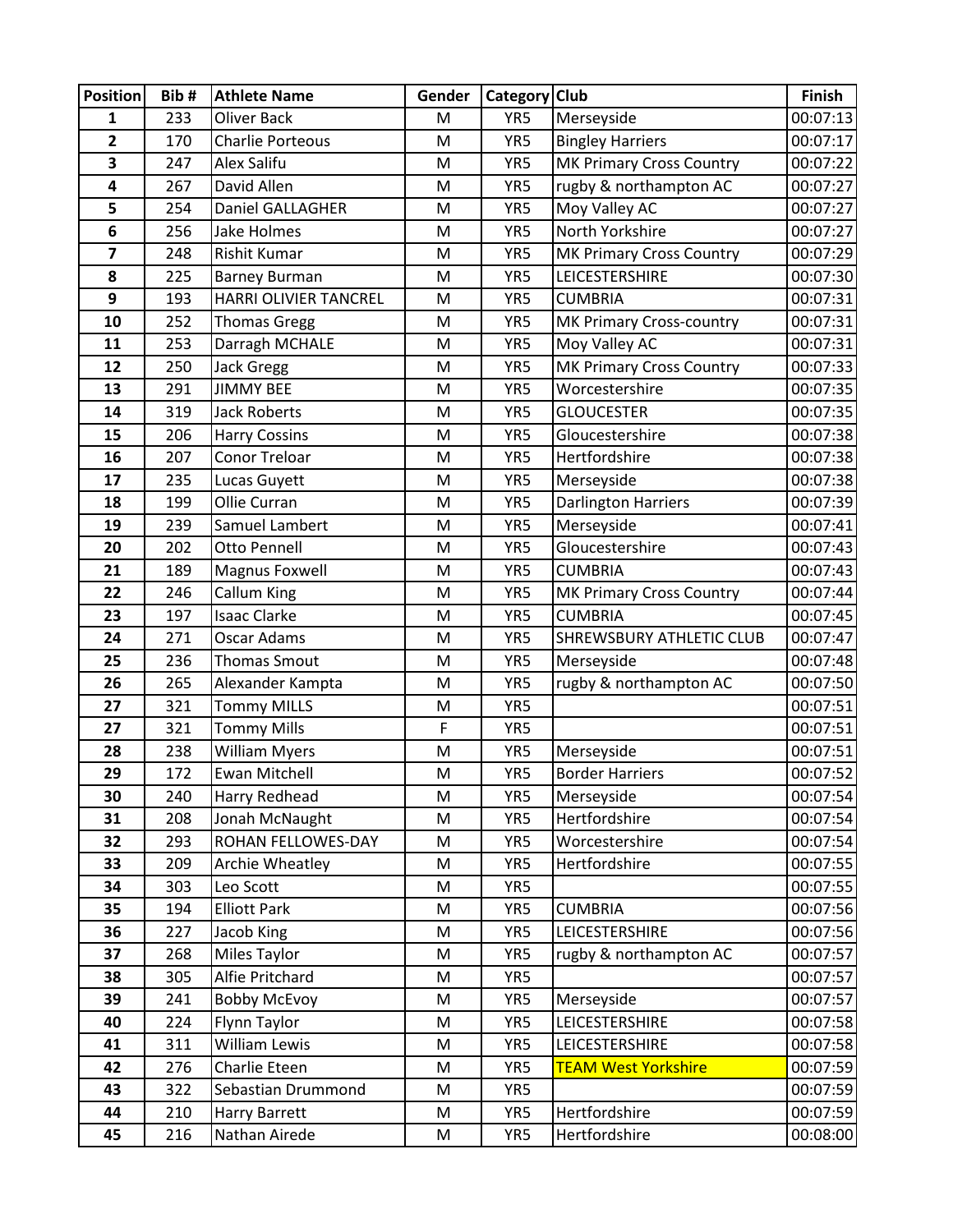| 46       | 176        | Charlie Cannon                     | M      | YR5        | <b>Bucks Swans</b>                                  | 00:08:01             |
|----------|------------|------------------------------------|--------|------------|-----------------------------------------------------|----------------------|
| 47       | 323        | <b>Edward Jelley</b>               | M      | YR5        |                                                     | 00:08:02             |
| 48       | 226        | Samuel Ife                         | M      | YR5        | LEICESTERSHIRE                                      | 00:08:02             |
| 49       | 214        | <b>Stanley Gruar</b>               | M      | YR5        | Hertfordshire                                       | 00:08:02             |
| 50       | 184        | <b>Toby Reynolds</b>               | M      | YR5        | <b>Bucks Swans</b>                                  | 00:08:03             |
| 51       | 223        | Jaxson Holland                     | M      | YR5        | LEICESTERSHIRE                                      | 00:08:03             |
| 52       | 237        | <b>Ethan Poynton</b>               | M      | YR5        | Merseyside                                          | 00:08:03             |
| 53       | 306        | Thomas Cumberpatch                 | M      | YR5        |                                                     | 00:08:04             |
| 54       | 204        | Owen Wood                          | M      | YR5        | Gloucestershire                                     | 00:08:05             |
| 55       | 211        | <b>Guy Russel-Jones</b>            | M      | YR5        | Hertfordshire                                       | 00:08:05             |
| 56       | 269        | Henry Oldridge                     | M      | YR5        | <b>Rushcliffe AC</b>                                | 00:08:06             |
| 57       | 173        | Benji Barker                       | M      | YR5        | <b>BROMSGROVE AND REDDITCH AT</b>                   | 00:08:07             |
| 58       | 258        | <b>Oliver Groves</b>               | M      | YR5        | Northampton AC                                      | 00:08:08             |
| 59       | 314        | <b>Isaac Lawrance</b>              | M      | YR5        |                                                     | 00:08:08             |
| 60       | 196        | Zeph Towe                          | M      | YR5        | <b>CUMBRIA</b>                                      | 00:08:08             |
| 61       | 325        | Sebastian Bruniges                 | M      | YR5        | <b>TEAM West Yorkshire</b>                          | 00:08:09             |
| 62       | 175        | <b>Max Miller</b>                  | M      | YR5        | <b>Bucks Swans</b>                                  | 00:08:09             |
| 63       | 215        | Leonardo Lloyd                     | M      | YR5        | Hertfordshire                                       | 00:08:09             |
| 64       | 263        | <b>Blake Twelftree</b>             | M      | YR5        | Northants                                           | 00:08:09             |
| 65       | 203        | <b>Theodore Green</b>              | M      | YR5        | Gloucestershire                                     | 00:08:09             |
| 66       | 275        | Thomas Hetherington                | M      | YR5        | <b>TEAM West Yorkshire</b>                          | 00:08:10             |
| 67       | 218        | <b>Albie Harris</b>                | M      | YR5        | Laxton Junior School                                | 00:08:10             |
| 68       | 285        | <b>Thomas Heather-Green</b>        | M      | YR5        | <b>Warwickshire Schools</b>                         | 00:08:11             |
| 69       | 190        | <b>Henry Coke</b>                  | M      | YR5        | <b>CUMBRIA</b>                                      | 00:08:11             |
| 70       | 273        | <b>Timothy Hardy</b>               | M      | YR5        | <b>TEAM West Yorkshire</b>                          | 00:08:11             |
| 71       | 205        | <b>Bertie Rodgers</b>              | M      | YR5        | Gloucestershire                                     | 00:08:12             |
| 72       | 280        | Joey Thwaites                      | M      | YR5        | <b>TEAM West Yorkshire</b>                          | 00:08:13             |
| 73       | 312        | Hayden Shaw                        | M      | YR5        |                                                     | 00:08:13             |
| 74       | 231        | Zak Tafat                          | M      | YR5        | LEICESTERSHIRE                                      | 00:08:13             |
| 75       | 230        | <b>GEORGE GOOCH</b>                | M      | YR5        | <b>LEICESTERSHIRE</b>                               | 00:08:14             |
| 76       | 279        | Noah Graham                        | M      | YR5        | <b>TEAM West Yorkshire</b>                          | 00:08:15             |
| 77       | 243        | Joe Thomas                         | M      | YR5        | Merseyside                                          | 00:08:16             |
| 78       | 257        | Charlie Headley                    | M      | YR5        | North Yorkshire                                     | 00:08:17             |
| 79       | 290<br>277 | Thomas Lindsay<br>Isaac Brooksbank | M<br>M | YR5<br>YR5 | <b>Willen Primary</b><br><b>TEAM West Yorkshire</b> | 00:08:17<br>00:08:18 |
| 80<br>81 | 1250       | Sam Prior                          | M      | YR5        |                                                     | 00:08:19             |
| 82       | 261        | <b>Rufus Jones</b>                 | M      | YR5        | Northants                                           | 00:08:19             |
| 83       | 198        | Sam Heron                          | M      | YR5        | <b>CUMBRIA</b>                                      | 00:08:20             |
| 84       | 266        | Will Bernard                       | M      | YR5        | rugby & northampton AC                              | 00:08:21             |
| 85       | 192        | Joe Brown                          | M      | YR5        | <b>CUMBRIA</b>                                      | 00:08:21             |
| 86       | 242        | Alfie Tagoe                        | M      | YR5        | Merseyside                                          | 00:08:22             |
| 87       | 278        | Lucas Horne                        | M      | YR5        | <b>TEAM West Yorkshire</b>                          | 00:08:22             |
| 88       | 294        | <b>OSCAR GREENWOOD</b>             | M      | YR5        | Worcestershire                                      | 00:08:22             |
| 89       | 213        | James Haunch                       | M      | YR5        | Hertfordshire                                       | 00:08:23             |
| 90       | 201        | Daniel McDonald                    | M      | YR5        | Gloucestershire                                     | 00:08:23             |
| 91       | 221        | <b>Ethan Davidson</b>              | M      | YR5        | <b>LEICESTERSHIRE</b>                               | 00:08:23             |
| 92       | 188        | <b>Monty Wilkins</b>               | M      | YR5        | <b>Cheltenham Harriers</b>                          | 00:08:23             |
|          |            |                                    |        |            |                                                     |                      |